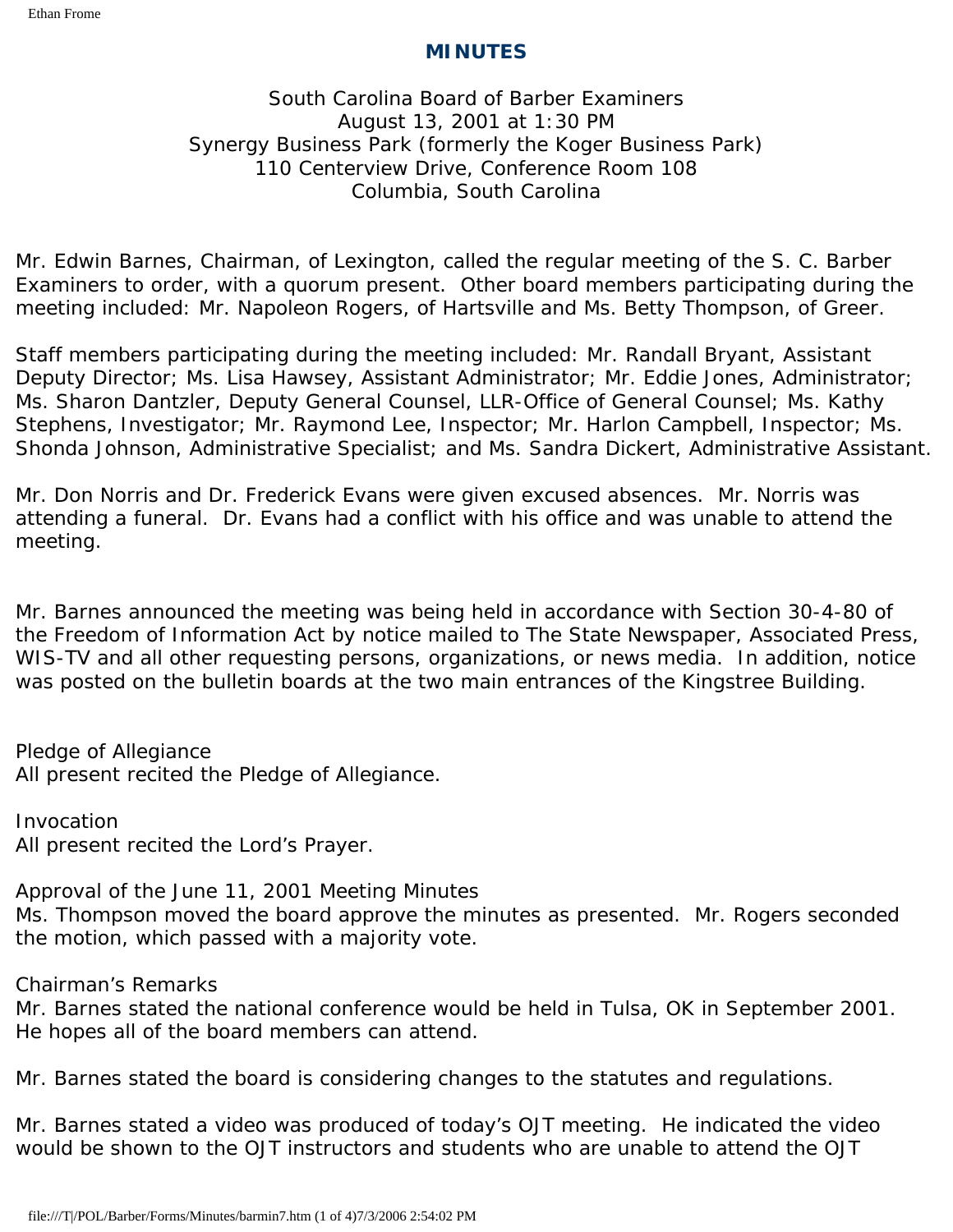meeting.

Administrator's Remarks, For Information

1. Jay Pitts – Education Initiative

Mr. Jay Pitts, of the Board of Engineers and Land Surveyors, briefed the board on the education initiative for the agency. He noted the initiative is geared toward the middle school and high school students regarding all of the licensing boards within the agency.

Mr. Pitts asked the members to contact their associations for any educational materials they may have which the agency may utilize in the schools.

Mr. Pitts stated the agency would be conducting the Ground Hog Shadowing Day for one month. He asked that the members contact their peers to see who would be interested in being a mentor for a student as a shadow. He indicated December 31, 2001 is the deadline for the mentors.

2. Internet Research – Susan Duncan, Legislative Liaison Office Ms. Susan Duncan, of the Legislative Liaison Office, made a presentation to the members regarding searching the internet regarding proposed bills and enacted legislation.

3. Advisory Opinions, If Needed, Office of General Counsel Ms. Kathy Stephens had asked Ms. Dantzler for a formal opinion regarding restrooms. Ms. Dantzler presented the board with her formal opinion for their review.

4. Legislative Update, If Needed, Legislative Liaison Office No legislative update was given during the August 13, 2001 meeting of the S. C. Board of Barber Service.

5. Exam Results for June 2001 and July 2001

The exam results for June 2001 and July 2001 were presented to the board for their review. This report is herewith attached and hereby becomes a permanent part of this record.

Mr. Barnes stated he had spoken with NIC regarding the pass/fail rate. He indicated South Carolina has a much higher failure rate.

The board discussed the failure rate in regard to the OJT instructors.

Action Items

Old Business

1. Technical College of the Lowcountry, Continuing Education Department – Marwin McKnight

Ms. Hawsey stated the board tabled this matter at the last meeting due to Mr. McKnight not appearing at the meeting during June 2001.

Following review of the application and Mr. McKnight's statements regarding the completion of the classrooms, Ms. Thompson moved to approve the continuing education program at the Technical College of the Lowcountry pending inspection of the facility. The motion was seconded by Mr. Rogers, which passed with a majority vote.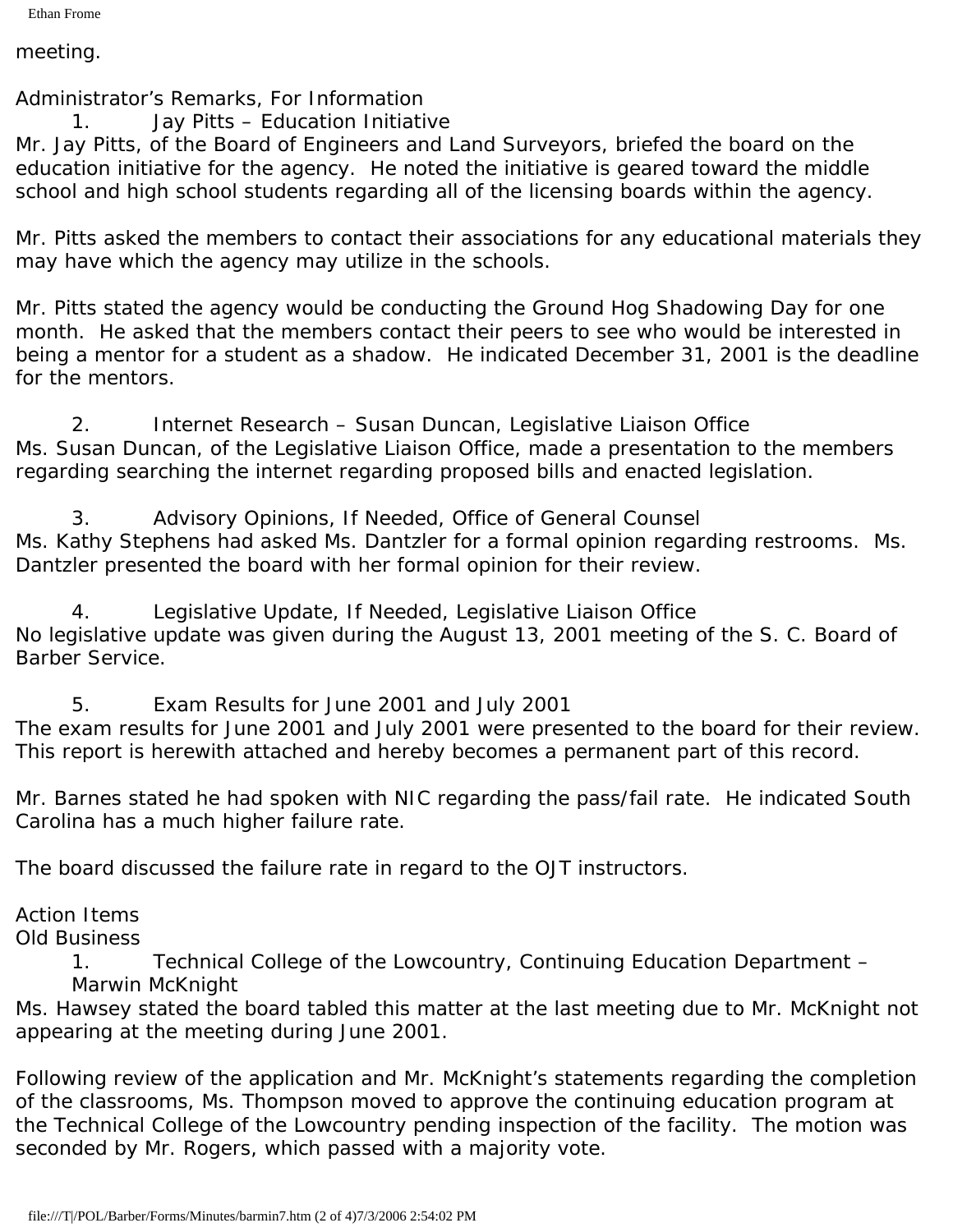#### New Business

1. Approval of Barber School – Woods Barber College, Carnie T. Woods Mr. Lee stated he has not seen the paperwork on this school, although he has stopped by this location and found a sign on the door.

Mr. Barnes asked Mr. Lee to arrange an inspection of this facility with Mr. Evans.

Ms. Thompson moved the board approve the school pending a favorable inspection. Mr. Rogers seconded the motion, which passed with a majority vote.

2. Request for Third Student Permit – Reggie Lamont Williams Mr. Williams was not present for today's meeting.

Ms. Thompson moved the board deny the third student permit at this time. Mr. Rogers seconded the motion, which passed with a majority vote.

3. Review of Application from Frederick Lamonte Gause Mr. Gause stated he was arrested in 1997 for controlled substances. He further stated his parole has now been terminated and he has had no other trouble with the law. He also stated he has been in OJT with Emerson's Barber Shop since June 2000.

Ms. Thompson moved the board grant permission to Mr. Gause to take the registered barber exam. The motion was seconded by Mr. Rogers and carried with a majority vote.

4. Review of Application from Clarence A. Norfleet Mr. Norfleet was arrested in 1997. He further stated he last practiced in 1991 for his apprentice license. He noted that his conviction was terminated in May 2001 and he presented his release card for the board's review. He also stated he is requesting to take the practical exam.

Mr. Rogers moved the board allow Mr. Norfleet to take the written and practical examinations for the registered barber license. Ms. Thompson seconded the motion, which passed with a majority vote.

5. Request for Third Student Permit – Linda Smith Ms. Thompson moved to deny request as Ms. Smith was not present. The motion was seconded by Mr. Rogers and carried with a majority vote.

## Discussion Item

The board and staff briefly discussed drafting changes to the statute and regulations. Mr. Bryant suggested meeting at 2:00 p.m., Sunday, September 9, 2001.

Mr. Barnes congratulated Mr. Jones on his nomination for the Governor's Excel program.

## Public Comments

There were no public comments made during the August 13, 2001 meeting of the S. C. Board of Barber Service